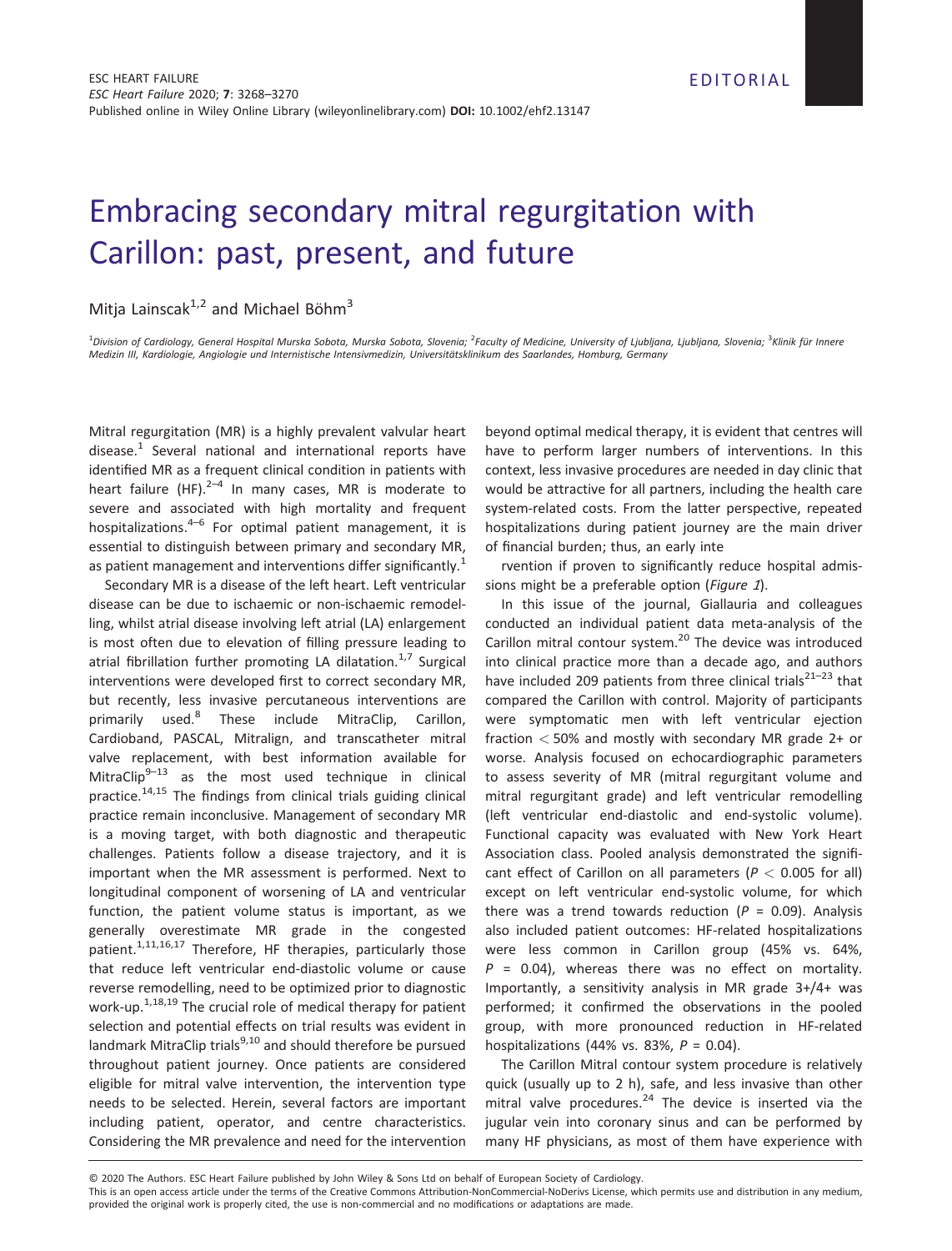

Figure 1 Patient journey of secondary mitral regurgitation in heart failure.

either pacemaker or interventional cardiology procedures. Operator independency is generally reached after three procedures. Some complications were reported, and these include those shared with other interventions (contrastinduced nephropathy, bleeding, and device dislodgment/ fracture). Owing to anatomical relation of coronary sinus with left circumflex artery, extrinsic compression is possible. Coronary sinus venogram and coronary angiogram therefore need to be performed simultaneously at the start of the procedure and prior device release to assess interference with left circumflex artery.

The findings presented by Giallauria and colleagues are, along with original reports, $25,26$  important contribution to the literature and may already be relevant for clinical decisions in HF patients with secondary MR. Owing to less invasive approaches, favourable effects on left ventricular volumes, and possibility of step-wise upgrade with other interventions, Carillon could be considered early in the patient trajectory for a timely and effective management (Figure 1). Ongoing trials (CARILLON, NCT NCT03142152; AFIRE NCT04529928) are expected to close some of the existing gaps and expand the patient population potentially eligible for secondary MR treatment with Carillon.

## Conflict of interest

M. L. and M. B. received personal fees from Cardiac Dimensions.

## References

- 1. El Sabbagh A, Reddy YNV, Nishimura RA. Mitral valve regurgitation in the contemporary era: insight into diagnosis, management, and future directions. JACC Cardiovasc Imaging 2018; 11: 628–643.
- 2. Maggioni AP, Anker SD, Dahlström U, Filippatos G, Ponikowski P, Zannad F, Amir O, Chioncel O, Leiro MC, Drozdz J, Erglis A, Fazlibegovic E, Fonseca C, Fruhwald F, Gatzov P, Goncalvesova E, Hassanein M, Hradec J, Kavoliuniene A, Lainscak M, Logeart D, Merkely B, Metra M, Persson H, Seferovic P, Temizhan A, Tousoulis D, Tavazzi L, Heart Failure Association of the ESC. Are hospitalized or ambulatory patients with heart failure treated in accordance with European Society of Cardiology guidelines? Evidence from 12,440 patients of the ESC Heart Failure Long-Term Registry. Eur J Heart Fail 2013; 15: 1173–1184.
- 3. Chioncel O, Lainscak M, Seferovic PM, Anker SD, Crespo-Leiro MG, Harjola VP, Parissis J, Laroche C, Piepoli MF, Fonseca C, Mebazaa A, Lund L,

Ambrosio GA, Coats AJ, Ferrari R, Ruschitzka F, Maggioni AP, Filippatos G. Epidemiology and one-year outcomes in patients with chronic heart failure and preserved, mid-range and reduced ejection fraction: an analysis of the ESC Heart Failure Long-Term Registry. Eur J Heart Fail 2017; 19: 1574–1585.

- 4. Cork DP, McCullough PA, Mehta HS, Barker CM, Gunnarsson C, Ryan MP, Baker ER, Van Houten J, Mollenkopf S, Verta P. Impact of mitral regurgitation on cardiovascular hospitalization and death in newly diagnosed heart failure patients. ESC Heart Fail 2020; 7: 1502–1509.
- 5. Bursi F, Barbieri A, Grigioni F, Reggianini L, Zanasi V, Leuzzi C, Ricci C, Piovaccari G, Branzi A, Modena MG. Prognostic implications of functional mitral regurgitation according to the severity of the underlying chronic heart failure: a long-term outcome study. Eur J Heart Fail 2010; 12: 382–388.
- 6. Kreusser MM, Geis NA, Berlin N, Greiner S, Pleger ST, Bekeredjian R, Katus HA,

Raake PW. Invasive hemodynamics and cardiac biomarkers to predict outcomes after percutaneous edge-to-edge mitral valve repair in patients with severe heart failure. Clin Res Cardiol 2019; 108: 375–387.

- 7. Deferm S, Bertrand PB, Verbrugge FH, Verhaert D, Rega F, Thomas JD, Vandervoort PM. Atrial functional mitral regurgitation: JACC Review Topic of the Week. J Am Coll Cardiol 2019; 73: 2465–2476.
- 8. Lavall D, Hagendorff A, Schirmer SH, Böhm M, Borger MA, Laufs U. Mitral valve interventions in heart failure. ESC Heart Fail 2018; 5: 552–561.
- 9. Obadia JF, Messika-Zeitoun D, Leurent G, Iung B, Bonnet G, Piriou N, Lefèvre T, Piot C, Rouleau F, Carrié D, Nejjari M, Ohlmann P, Leclercq F, Saint Etienne C, Teiger E, Leroux L, Karam N, Michel N, Gilard M, Donal E, Trochu JN, Cormier B, Armoiry X, Boutitie F, Maucort-Boulch D, Barnel C, Samson G, Guerin P, Vahanian A, Mewton N, MITRA-FR Investigators. Percutaneous